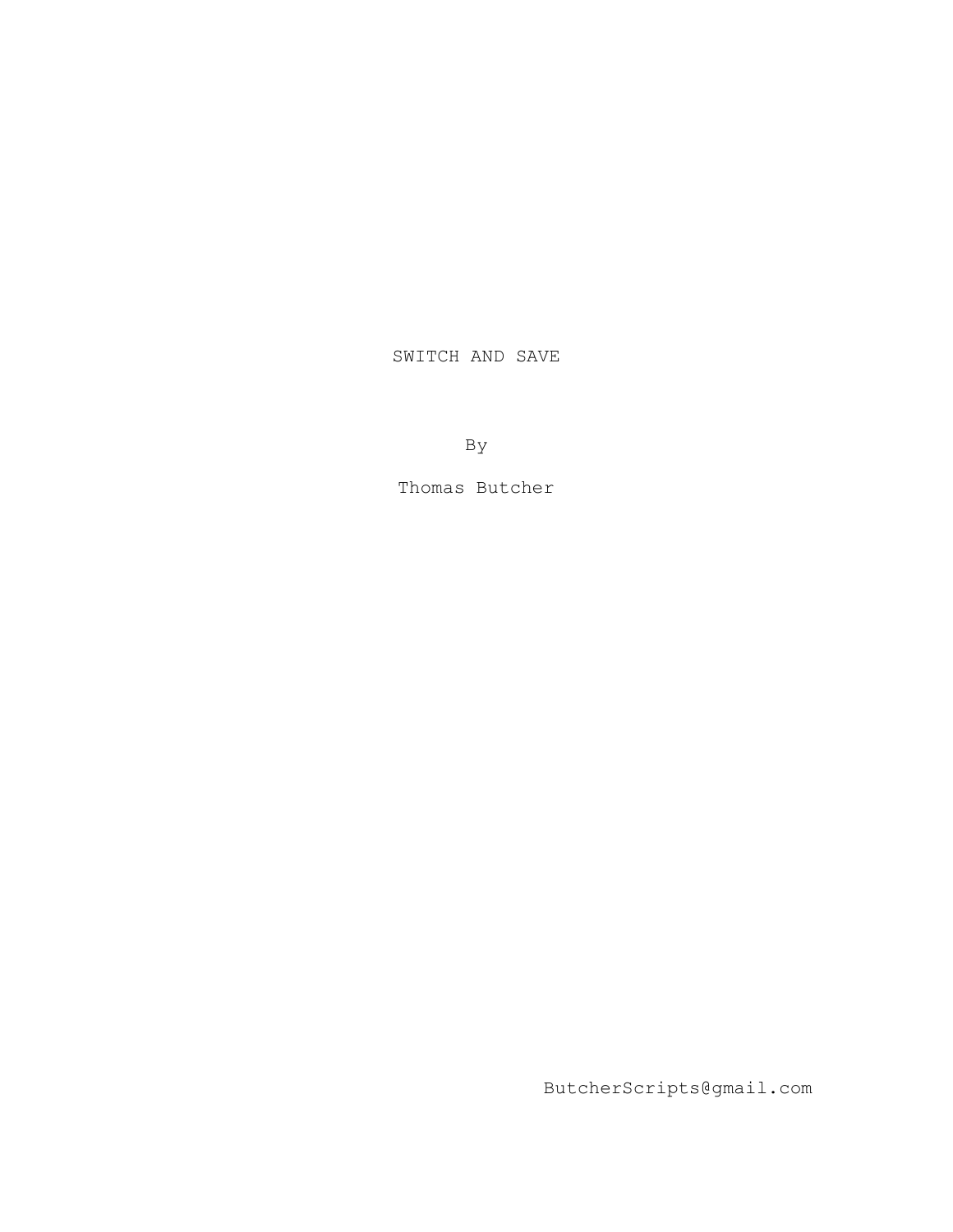EXT. HOUSE – DAY

A door-to-door salesman speaks to a potential customer.

HOWARD Good afternoon sir! I'm Howard from Stone Glass Cable. I've been out and about talking to your neighbors and they all say the same thing: cable is too expensive. I know, it's not surprising, a lot of people are cutting the cord these days, but we have a promotional offer going on right now and I think you'll find our prices to be significantly lower than the competition. That means more of your money staying in your pocket. Would you like to learn more?

TONY shrugs.

INT. KITCHEN – CONTINUOUS

Howard and Tony sit at a table. Howard shuffles around some papers.

## HOWARD

May I ask who your current cable provider is Mr…

TONY Call me Tony. We got Blast.

Howard pulls out piece of paper and shows Tony.

## HOWARD

So, if you take a look at the table here, Tony, you'll see the cost difference between Blast and Stone Glass. Are you bundled with phone and internet?

Tony nods.

TONY

Yeah.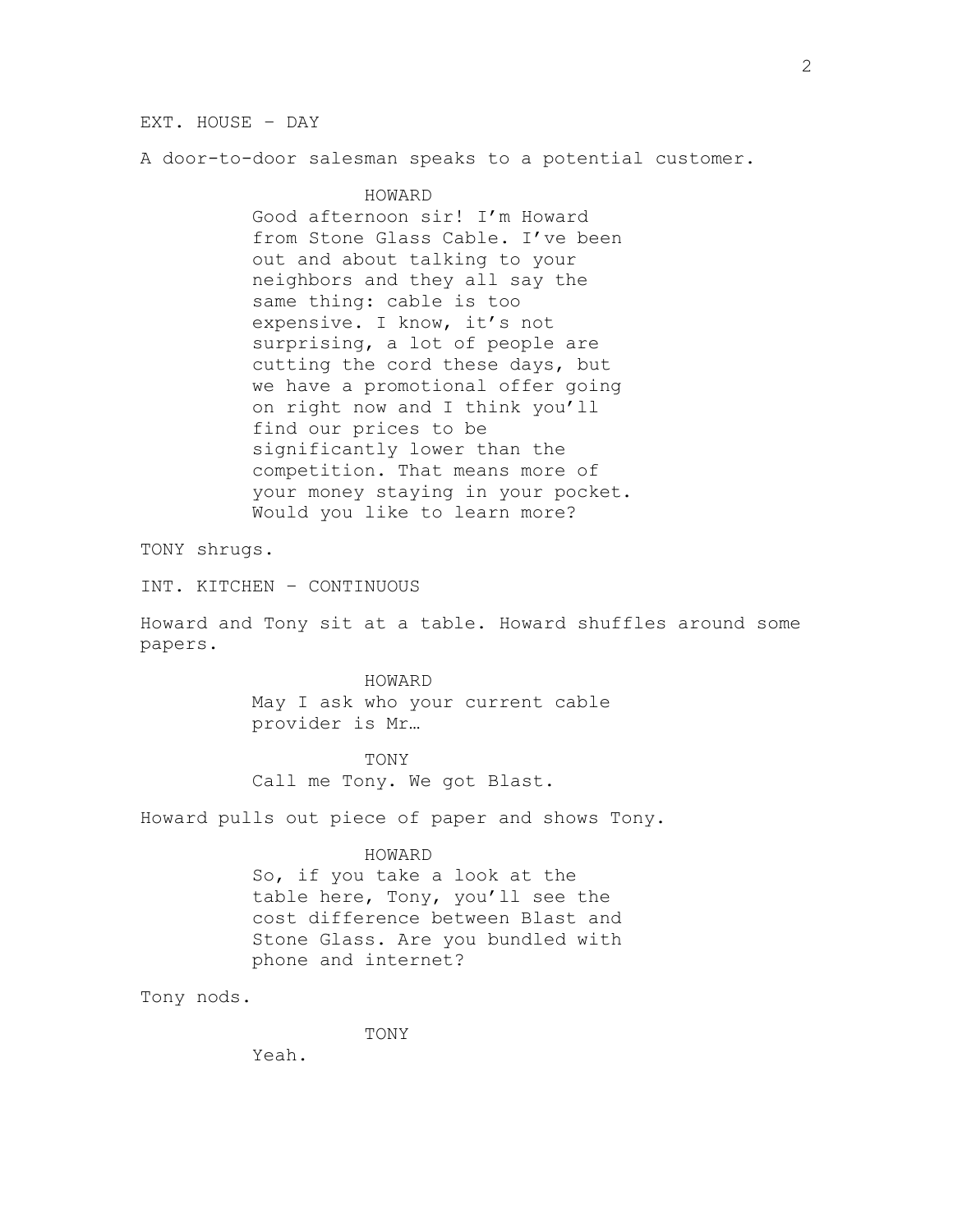HOWARD That means your savings could be as much as… Howard points to the paper. Tony leans in. TONY No shit? HOWARD Yes sir. And that's not all. Tell me, how would your rank Blast's customer service? TONY It sucks. HOWARD Stone Glass Cable has won seven awards for our customer service alone. TONY Really? HOWARD That's right! We're built to last like stone, and transparent like glass. We're Stone Glass Cable. So Tony, are you ready to switch and save? TONY I think so. HOWARD That's great! Let's get started on the paperwork and we'll have you watching with us in not time.

Howard begins looking at forms and filling them out.

TONY You been going door-to-door all day?

HOWARD Yes sir, there's lots of people who can save with us.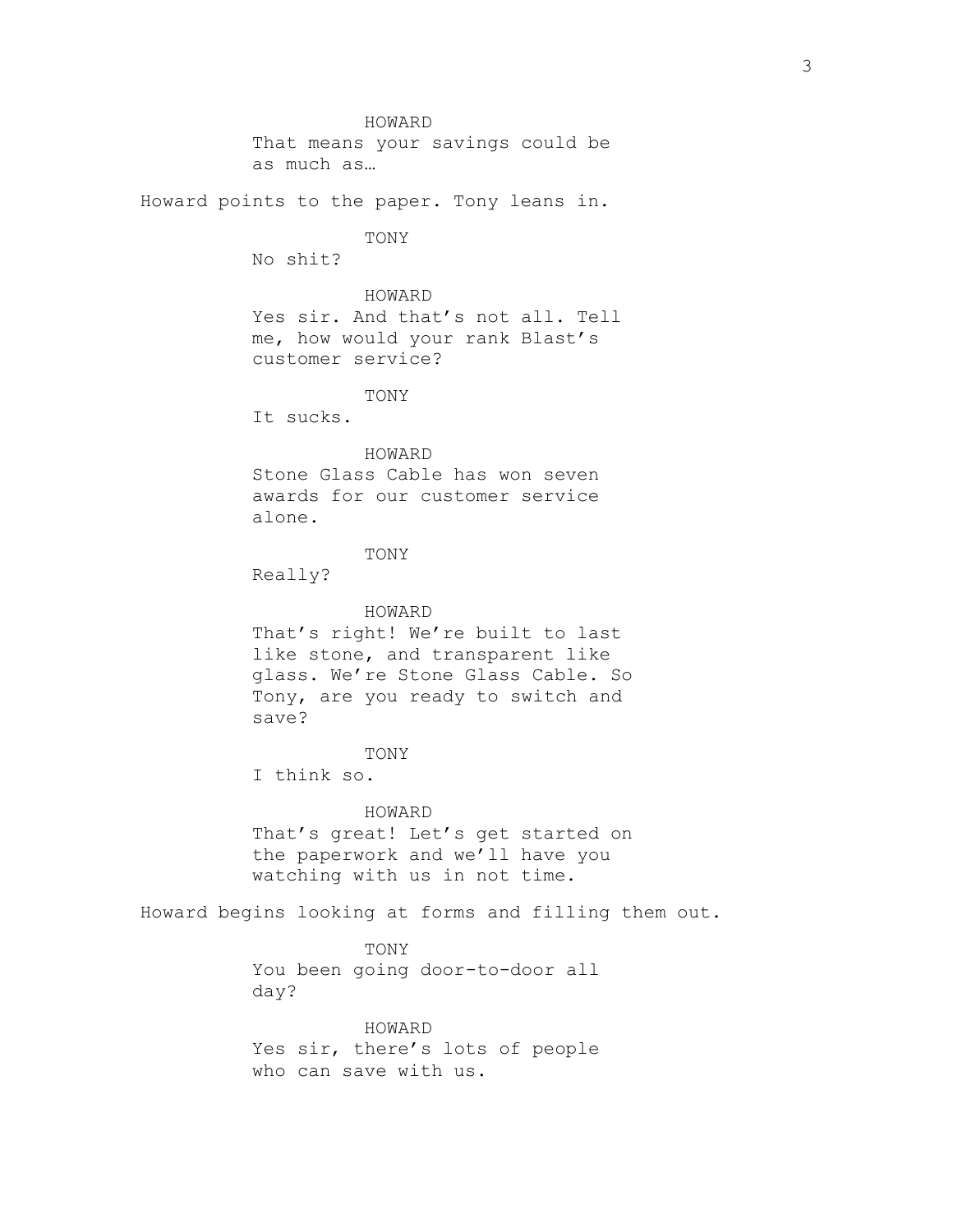TONY You talk to a lot of the neighbors here? HOWARD Most of them. TONY How about down the street, the house with all the flowers, red car in the driveway? HOWARD I believe so. TONY What you think? HOWARD It all looked very nice. TONY Yeah? Was she wearing that skimpy robe? HOWARD What? TONY The lady there, you talked to her right? Tony holds his hands to his chest. TONY (CONT'D) You get a good look? The robe, it's see-through. Howard lets out a quick awkward laugh. HOWARD She was fully dressed. TONY So you saw her ass in those tight jeans? HOWARD I'm sorry sir, she didn't invite me inside.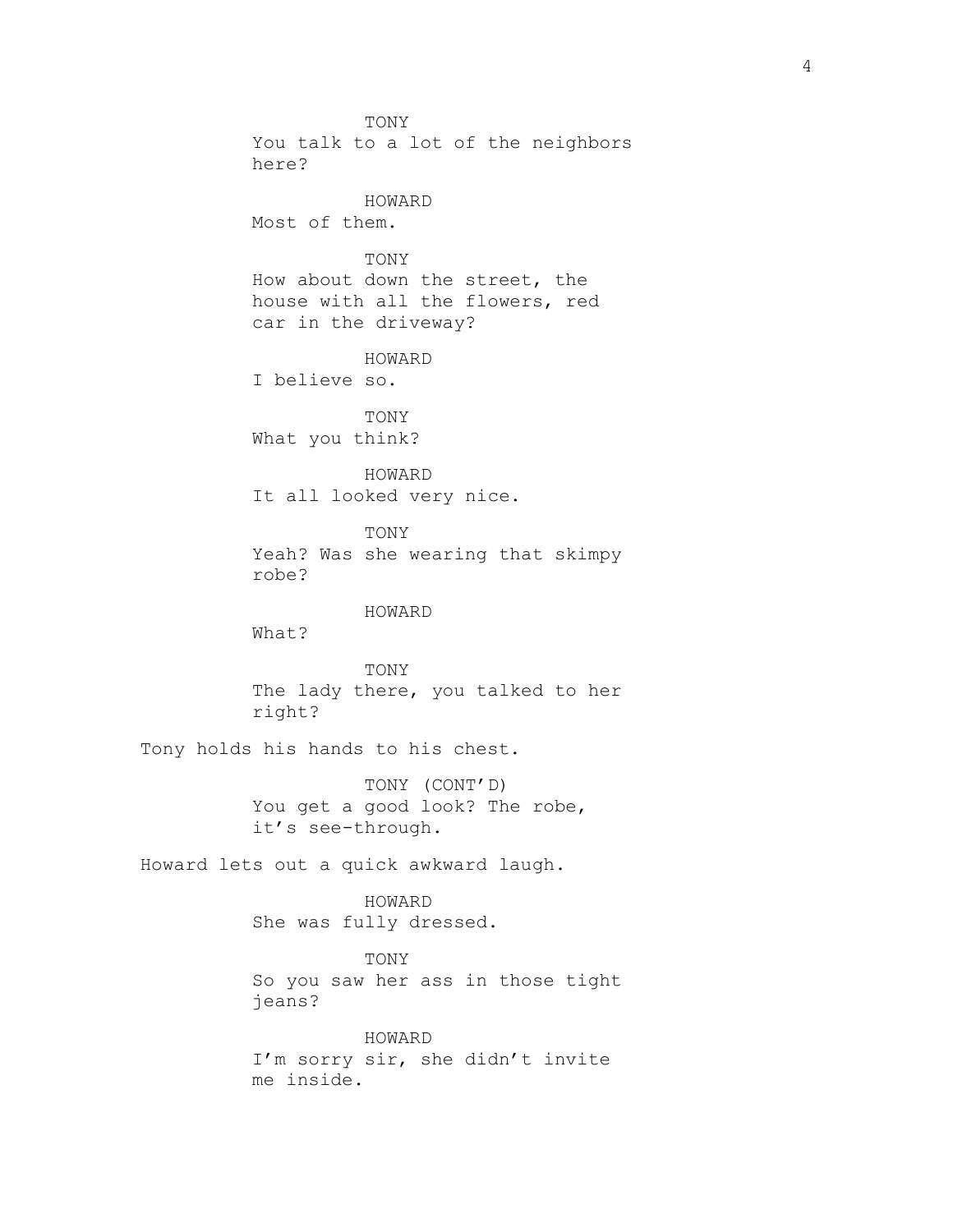Howard turns the paper around to face Tony. HOWARD (CONT'D) Please take a moment to read over the contract, and when you're ready you can sign and date here and here. Tony starts reading. MELISSA enters the kitchen. She stands right next to Tony. Without looking up, Tony says-**TONY** Hey babe, I'm switching our cable. We'll save enough money to buy those shoes you wanted. Melissa holds up a pair of thong panties. MELISSA What is this? Tony looks up at her. TONY Looks like underwear. MELISSA They belong to you? TONY Nah, I don't wear women's panties. MELISSA Then what the hell are they doing in your pocket. Tony looks at Howard. Howard looks back awkwardly. MELISSA (CONT'D) Tony!? TONY It's a birthday present, it was supposed to be a surprise. MELISSA A birthday present? Really? Well, uh, usually people give birthday presents wrapped up in paper on their fucking birthday! Mine was three weeks ago, Tony!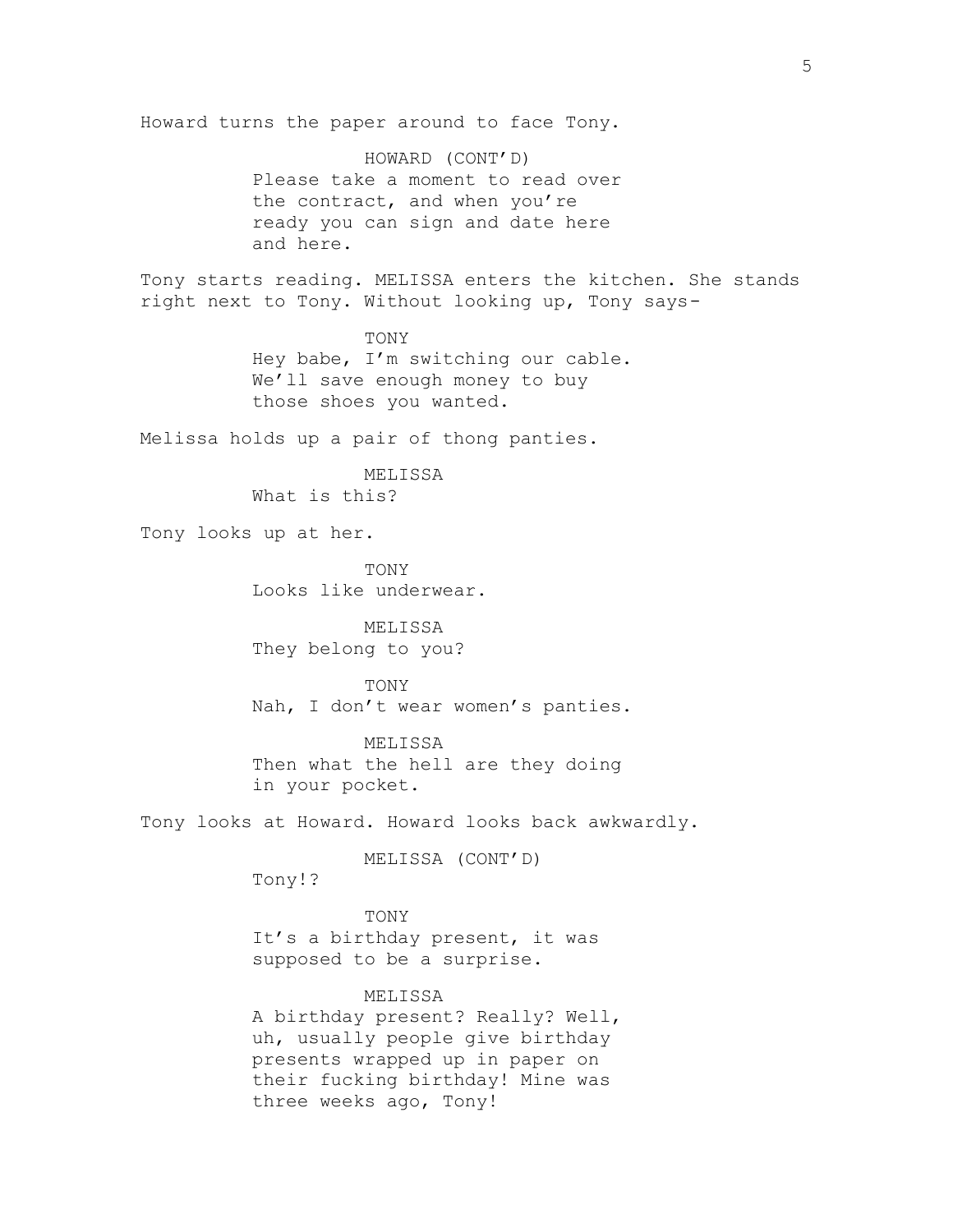MELISSA (CONT'D) So you're gonna need a better explanation than that! TONY You know what, I don't appreciate you going through my things. Tony gets up and leaves the kitchen. Melissa follows him. MELISSA I was doing your laundry you lazy mother fucker! Howard remains sitting in the kitchen, listening to the argument. MELISSA (O.S.) (CONT'D) I do everything for you! I clean the house. I cook your dinner. And this is how you repay me? TONY (O.S.) Alright! Alright! So what! I slept with someone else, ok! What are you gonna do about it? You gonna leave? Go ahead! I'll sleep with her some more! MELISSA (O.S.) What am I gonna do? I'll tell you what I'm gonna do! I'm gonna fucking kill you! TONY (O.S.) Yeah right! I'd like to see you try! MELISSA (O.S.) Fuck you, Tony! TONY (O.S.) Suck my fucking dick, Melissa! MELISSA (O.S.) Your dick smells like fucking garbage!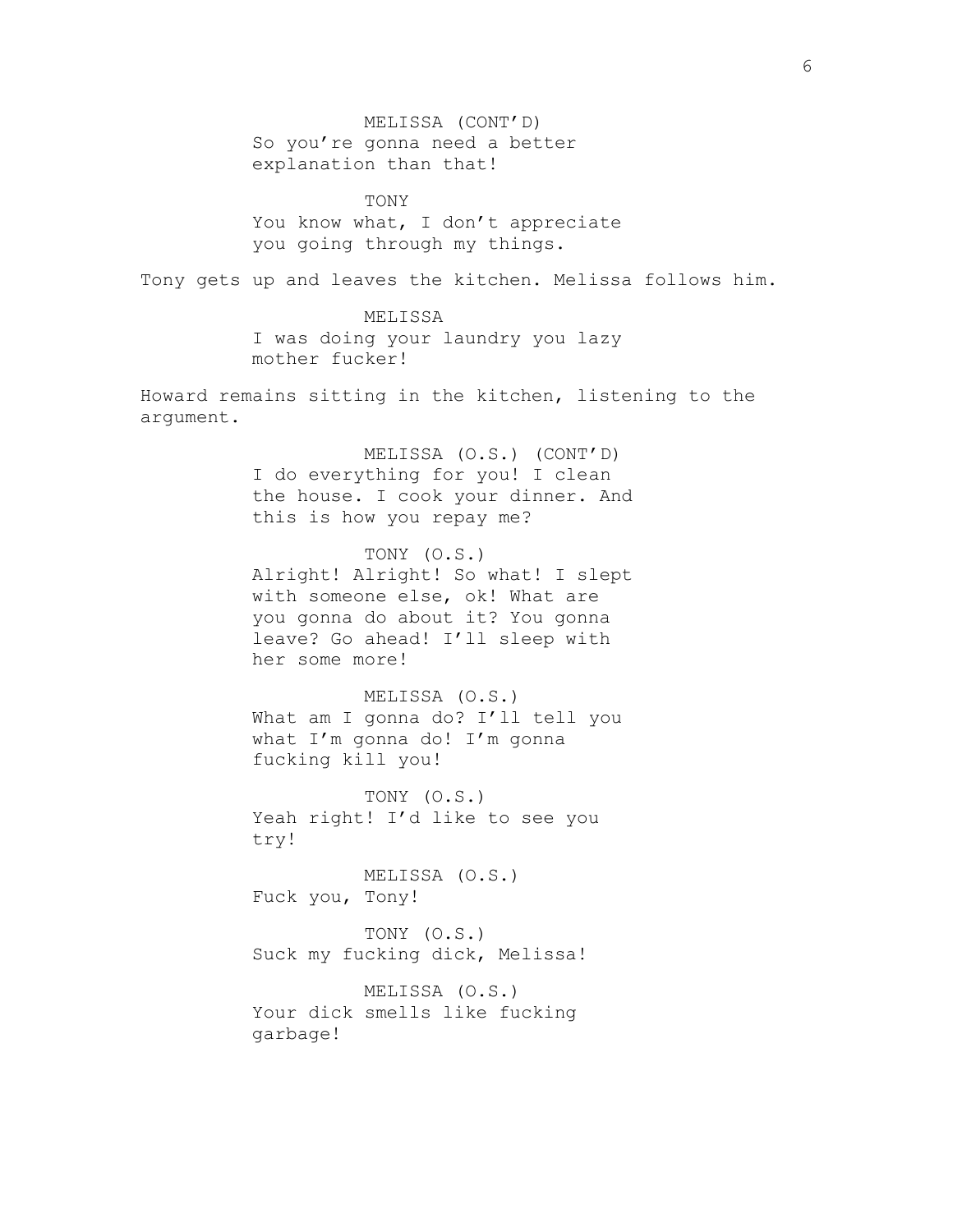TONY (O.S.) That smell ain't coming from between my legs, baby!

MELISSA (O.S.) How fucking original!

TONY (O.S.) You know what I'm gonna do?! I'm gonna switch and save, to a different woman! One that doesn't give me so many fucking headaches!

MELISSA (O.S.) So that's it? You don't even care? Do I mean nothing to you? What are you doing?

TONY (O.S.) I'm packing!

MELISSA (O.S.) You're gonna leave just like that? Tony. Tony talk to me! I'll make you talk. You ain't leaving today.

Melissa runs back into the kitchen and grabs a knife. Howard watches as she runs back to Tony.

> TONY (O.S.) What are you gonna do with that, huh? What the fuck are you gonna do!?

MELISSA (O.S.) You're not leaving me, Tony. I won't let you.

TONY (O.S.) Oh yeah? We'll see about that!

MELISSA (O.S.) Tony, I'm warning you! Put the suitcase down!

TONY (O.S.) You don't have the balls to do shit, you fucking spineless bitch!

Tony lets out a yelp of pain. The suitcase drops.